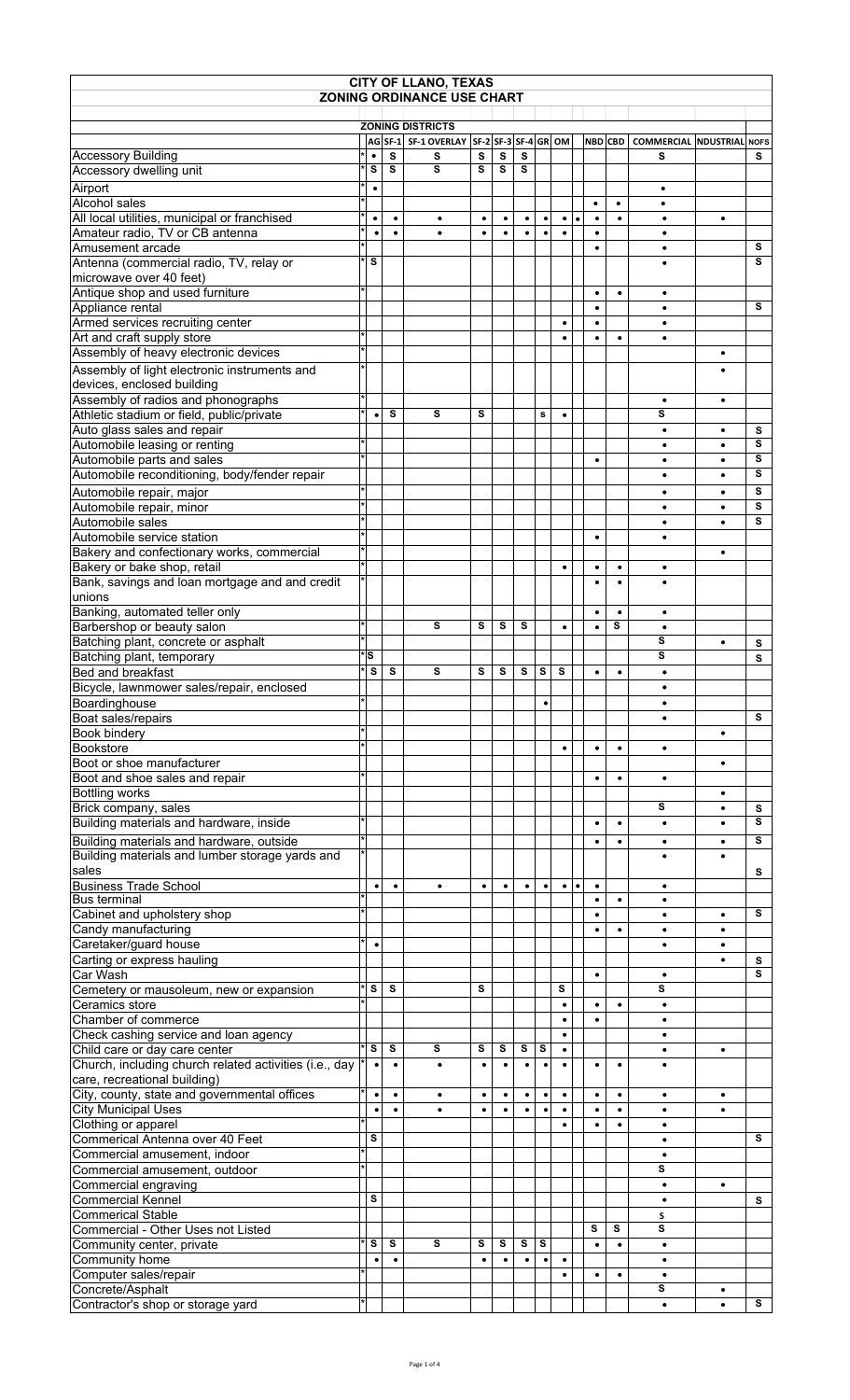|                                                      |           |           |   |           |           |   |           |           |   |           |           | $\bullet$ |           |   |
|------------------------------------------------------|-----------|-----------|---|-----------|-----------|---|-----------|-----------|---|-----------|-----------|-----------|-----------|---|
| Convenience store with gas pumps                     |           |           |   |           |           |   |           |           |   |           |           |           |           |   |
| Convenience store without gas pumps                  |           |           |   |           |           |   |           | ٠         |   |           |           |           |           |   |
| Cosmetics manufacturing, enclosed building           |           |           |   |           |           |   |           |           |   |           |           |           |           |   |
| Dairy products                                       |           |           |   |           |           |   |           |           |   |           |           | $\bullet$ | $\bullet$ |   |
| Dancehall                                            |           |           |   |           |           |   |           |           | s |           |           | $\bullet$ |           |   |
| Dancehall (as incidental/accessory use only)         |           |           |   |           |           |   |           |           | s |           |           | ٠         |           |   |
|                                                      |           |           |   |           |           |   |           |           |   |           |           |           |           |   |
| Dance studio or gymnastics                           |           |           |   |           |           |   |           | ٠         |   | ٠         | s         | ٠         |           |   |
| <b>Dental Office</b>                                 |           |           | s |           |           |   |           | $\bullet$ |   |           |           | ٠         |           |   |
| Department and dry goods store, retail               |           |           |   |           |           |   |           |           |   | $\bullet$ | $\bullet$ | $\bullet$ |           |   |
| Detached private garage                              | $\bullet$ | $\bullet$ |   | $\bullet$ | $\bullet$ | ٠ | ٠         | ٠         | s |           |           | s         |           |   |
| Dog kennel and veterinarian office, outside pens     |           |           |   |           |           |   |           |           |   |           |           | ٠         |           | s |
|                                                      | ٠         |           |   |           |           |   |           |           |   |           |           |           |           |   |
| Donut shop                                           |           |           |   |           |           |   |           | ٠         |   | ٠         | $\bullet$ | $\bullet$ |           |   |
| Drapery manufacturing and sales                      |           |           |   |           |           |   |           |           |   |           |           | ٠         |           | s |
| Driving school                                       |           |           |   |           |           |   |           |           |   |           |           |           |           |   |
| Drive through Alcohol sales                          | s         |           |   |           |           |   |           |           |   |           |           | ٠         |           | s |
|                                                      |           |           |   |           |           |   |           |           |   |           |           |           |           |   |
| Drug and pharmaceutical manufacturing, enclosed      |           |           |   |           |           |   |           |           |   |           | ٠         |           | $\bullet$ |   |
| building                                             |           |           |   |           |           |   |           |           |   |           |           |           |           |   |
| Drug/Alcohol Rehab In/Out Patient                    |           |           |   |           |           |   |           | s         |   |           |           |           |           |   |
| Dry cleaning or shoe pickup/drop off                 |           |           |   |           |           |   |           | $\bullet$ |   | ٠         |           | $\bullet$ |           |   |
|                                                      |           |           |   |           |           |   |           |           |   |           |           |           |           |   |
| Dry cleaning, small shop                             |           |           |   |           |           |   |           | $\bullet$ |   | $\bullet$ |           | $\bullet$ |           |   |
| Dry cleaning plant or commercial laundry             |           |           |   |           |           |   |           |           |   |           |           |           | ٠         |   |
| <b>Duplex</b>                                        |           | s         |   | s         | s         | ٠ | s         |           |   |           |           |           |           |   |
| <b>Efficiency Home</b>                               |           |           |   | S         | s         |   |           |           |   |           |           |           |           |   |
|                                                      |           |           |   |           |           |   |           |           |   |           |           |           |           |   |
| <b>Electrical Transmission Substation</b>            | s         | s         |   | s         | s         | s | s         | s         | s |           | $\bullet$ | s         | s         | s |
| <b>Express Hauling</b>                               |           |           |   |           |           |   |           |           |   |           |           | $\bullet$ | $\bullet$ | s |
| Fabric store                                         |           |           |   |           |           |   |           | ٠         |   | ٠         | ٠         | ٠         |           |   |
|                                                      | $\bullet$ | $\bullet$ |   | ٠         | $\bullet$ | ٠ | $\bullet$ | $\bullet$ |   |           |           | $\bullet$ |           |   |
| Farm, ranch, garden or orchard                       |           |           |   |           |           |   |           |           |   |           |           |           |           |   |
| Feedstore                                            |           |           |   |           |           |   |           |           |   |           |           |           |           |   |
| Firing range, indoor/outdoor                         |           |           |   |           |           |   |           |           |   |           |           | ٠         |           | s |
| <b>Fitness Center</b>                                |           |           |   |           |           |   |           | ٠         |   | ٠         |           | $\bullet$ |           |   |
|                                                      |           |           |   |           |           |   |           |           | s |           |           | s         |           |   |
| Flea market                                          |           |           |   |           |           |   |           |           |   |           |           |           |           |   |
| Florist                                              |           | s         | s | s         | s         | s |           | ٠         |   | ٠         | $\bullet$ | ٠         |           |   |
| Food product manufacturing                           |           |           |   |           |           |   |           |           |   |           |           |           |           |   |
| Foundry casting, nonferrous, enclosed building       |           |           |   |           |           |   |           |           |   |           |           |           |           |   |
|                                                      |           |           |   |           |           |   |           |           |   |           |           |           |           |   |
| Fraternal club, lodge, sorority and fraternity, etc. |           |           |   |           |           |   |           |           |   | ٠         | $\bullet$ | ٠         |           |   |
| Freight or truck terminal yard                       |           |           |   |           |           |   |           |           |   |           |           |           | ٠         |   |
| Frozen food locker                                   |           |           |   |           |           |   |           |           |   |           |           | ٠         |           | s |
| Funeral parlor or mortuary                           |           |           |   |           |           |   |           |           |   | $\bullet$ | ٠         | ٠         |           |   |
|                                                      |           |           |   |           |           |   |           |           |   |           |           |           |           |   |
| Fur goods manufacturing, but no tanning, dyeing      |           |           |   |           |           |   |           |           |   |           |           |           | $\bullet$ |   |
| or slaughtering                                      |           |           |   |           |           |   |           |           |   |           |           |           |           |   |
| Furnishings                                          |           |           |   |           |           |   |           | $\bullet$ |   | ٠         | ٠         | ٠         |           |   |
| Furniture manufacture                                |           |           |   |           |           |   |           |           |   |           |           |           |           |   |
| Furniture restoration                                |           |           |   |           |           |   |           |           |   |           |           |           |           |   |
|                                                      |           |           |   |           |           |   |           |           |   |           |           |           |           |   |
| Garage apartment/ Guest home 5                       |           |           |   |           |           | ٠ |           | ٠         | s |           |           |           |           |   |
|                                                      |           |           |   |           |           | s | s         | s         |   |           |           |           |           |   |
| Gas regulating station                               | s         | s         |   | s         | s         |   |           |           | s |           | s         | S         | s         |   |
|                                                      |           |           |   |           |           |   |           | ٠         |   | $\bullet$ | $\bullet$ | $\bullet$ |           |   |
| Gift shop                                            |           |           |   |           |           |   |           |           |   |           |           |           |           |   |
| Glass products from previously manufactured          |           |           |   |           |           |   |           |           |   |           |           |           | ٠         |   |
| glass                                                |           |           |   |           |           |   |           |           |   |           |           |           |           |   |
| Golf course and country club                         | s         | s         |   | s         |           |   |           |           |   |           |           |           |           |   |
|                                                      |           |           |   |           |           |   |           |           |   |           |           | ٠         |           |   |
| Greenhouse and nursery, commercial                   |           |           |   |           |           |   |           |           |   |           |           | ٠         |           |   |
| Grocery store or food market                         |           |           |   |           |           |   |           |           |   | ٠         |           |           |           |   |
| Gunsmith                                             |           |           | s |           |           |   |           |           |   | ٠         | ٠         | ٠         |           |   |
| Halfway house                                        |           |           |   |           |           |   |           | s         |   |           |           | $\bullet$ |           |   |
| Headstone sales                                      |           |           |   |           |           |   |           |           |   |           |           |           |           | s |
|                                                      |           |           |   |           |           |   |           |           |   |           |           |           | ٠         |   |
| Heat processing                                      |           |           |   |           |           |   |           |           |   |           |           |           |           |   |
| Heating and air conditioning sales and service       |           |           |   |           |           |   |           |           |   |           |           | ٠         |           |   |
| (HVAC)                                               |           |           |   |           |           |   |           |           |   |           |           |           |           |   |
| Heavy machinery sales and service                    |           |           |   |           |           |   |           |           |   |           |           |           | ٠         |   |
|                                                      |           |           |   |           |           |   |           |           |   |           |           | S         |           |   |
| Heavy vehicle/machinary storage                      |           |           |   |           |           |   |           |           |   |           |           |           |           |   |
| Heliport and helistop                                | $\bullet$ |           |   |           |           |   |           | s         |   |           |           | s         |           |   |
| High Risk/Hazardous Industrial Manufacturing not     |           |           |   |           |           |   |           |           |   |           |           |           | s         |   |
| completely enclosed                                  |           |           |   |           |           |   |           |           |   |           |           |           |           |   |
| Hobby or toy store                                   |           |           |   |           |           |   |           | $\bullet$ |   | ٠         | $\bullet$ | $\bullet$ |           |   |
|                                                      | $\bullet$ |           | s | ٠         |           | ٠ |           |           | s |           |           |           |           |   |
| Home occupations                                     |           |           |   |           |           |   |           |           |   |           |           |           |           |   |
| Horse/dog racing track                               | s         |           |   |           |           |   |           |           |   |           |           |           |           |   |
| Hospital                                             |           |           |   |           |           |   |           | ٠         |   |           |           | ٠         |           |   |
| Hotel or motel                                       |           |           |   |           |           |   |           |           |   | ٠         | ٠         | ٠         |           |   |
|                                                      |           |           |   |           |           |   |           |           |   |           |           |           |           |   |
| Housing prefabrication                               |           |           |   |           |           |   |           |           |   |           |           |           |           |   |
| Ice company sales, wholesale                         |           |           |   |           |           |   |           |           |   |           |           |           |           | s |
| Ice cream or frozen yogurt sales                     |           |           |   |           |           |   |           | $\bullet$ |   | ٠         | $\bullet$ | $\bullet$ |           |   |
| Industrial High risk or hazardous manufacturing,     |           |           |   |           |           |   |           |           |   |           |           |           | s         |   |
|                                                      |           |           |   |           |           |   |           |           |   |           |           |           |           |   |
| not wholly enclosed within a building                |           |           |   |           |           |   |           |           |   |           |           |           |           |   |
| Industrial High risk or hazardous manufacturing,     |           |           |   |           |           |   |           |           |   |           |           |           | s         |   |
| wholly enclosed within a building                    |           |           |   |           |           |   |           |           |   |           |           |           |           |   |
| Industrial Low risk industrial manufacturing, not    |           |           |   |           |           |   |           |           |   |           |           |           | s         |   |
|                                                      |           |           |   |           |           |   |           |           |   |           |           |           |           |   |
| wholly enclosed within a building                    |           |           |   |           |           |   |           |           |   |           |           |           |           |   |
| Industrial Low risk industrial manufacturing, wholly |           |           |   |           |           |   |           |           |   |           |           |           | s         |   |
| enclosed within a building                           |           |           |   |           |           |   |           |           |   |           |           |           |           |   |
| Industrialized housing                               | s         | s         |   | $\bullet$ | s         |   |           | ٠         |   |           |           |           |           |   |
| Instrument and meter manufacturing                   |           |           |   |           |           |   |           |           |   |           |           |           | ٠         |   |
|                                                      |           |           |   |           |           |   |           |           |   | ٠         |           | ٠         |           |   |
| Interior decorator's office                          |           |           |   |           |           |   |           |           |   |           |           |           |           |   |
| Jewelry and watch manufacturing<br>Jewelry Sales     |           |           |   |           |           |   |           |           |   | ٠<br>٠    | ٠         | $\bullet$ | ٠         |   |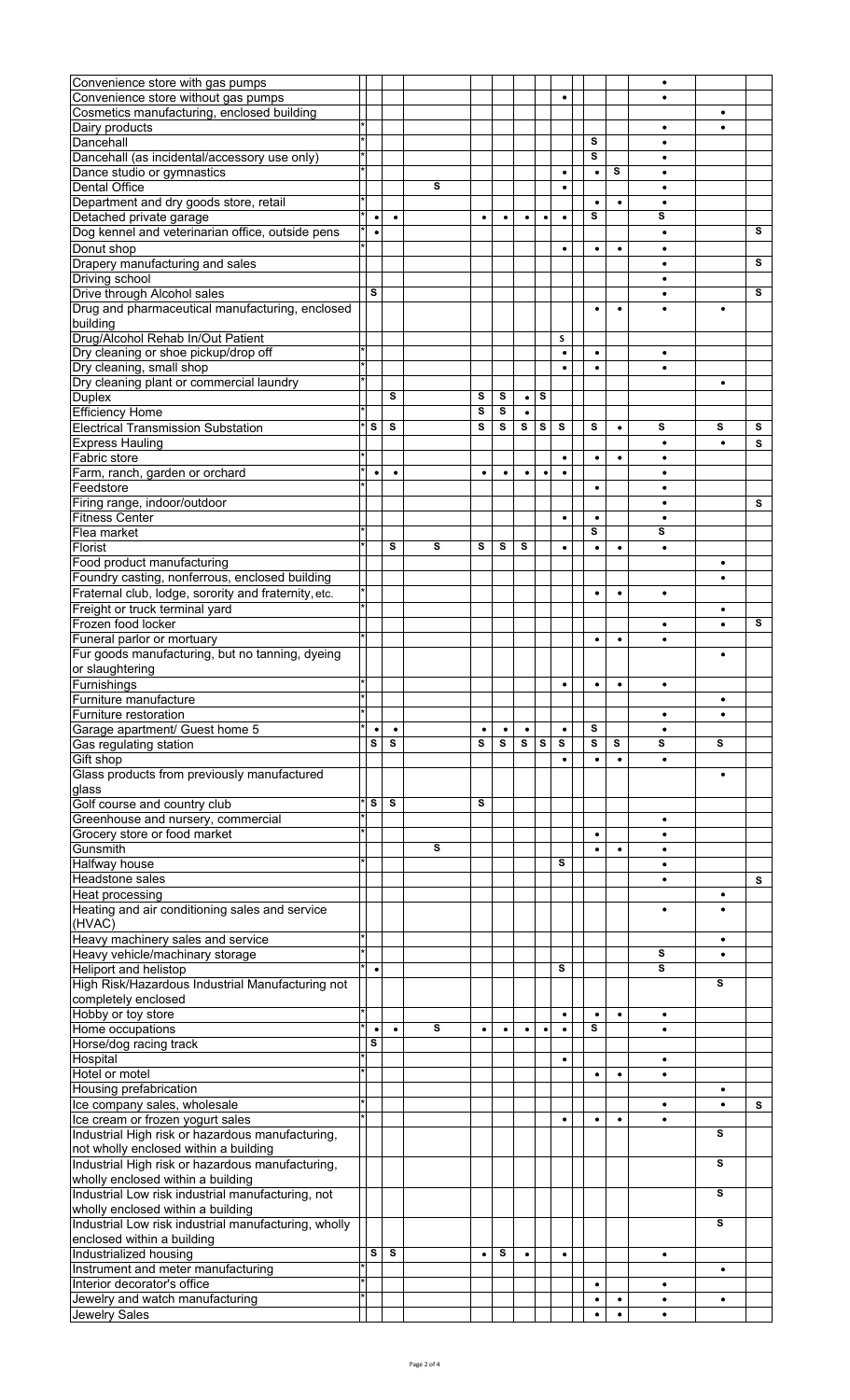| Key shop or locksmith                                     |                         |           |           |           |           |           |           |           |           |           | ٠         | ٠                                                       |           |   |
|-----------------------------------------------------------|-------------------------|-----------|-----------|-----------|-----------|-----------|-----------|-----------|-----------|-----------|-----------|---------------------------------------------------------|-----------|---|
| Kiosk                                                     |                         |           |           |           |           |           |           | ٠         |           | ٠         | ٠         |                                                         |           |   |
|                                                           |                         |           |           |           |           |           |           |           |           |           |           |                                                         |           |   |
| Landfill, commercial                                      |                         |           |           |           |           |           |           |           |           |           |           | s                                                       | s         |   |
| Landing strip Private                                     | $\bullet$               |           |           |           |           |           |           |           |           |           |           |                                                         |           |   |
| Landscaping service                                       |                         |           |           |           |           |           |           |           |           |           |           | $\bullet$                                               |           |   |
| Laundromat, self-service                                  |                         |           |           |           |           |           |           |           |           |           |           | ٠                                                       |           |   |
| Leather goods fabrication                                 |                         |           |           |           |           |           |           |           |           |           |           |                                                         | ٠         |   |
| Leather goods shop                                        |                         |           |           |           |           |           |           |           |           | ٠         | ٠         |                                                         |           |   |
|                                                           |                         |           |           |           |           |           |           |           |           |           |           |                                                         |           |   |
| Library, public                                           | $\bullet$               | $\bullet$ | $\bullet$ | $\bullet$ | $\bullet$ | $\bullet$ | $\bullet$ |           |           | $\bullet$ | $\bullet$ | $\bullet$                                               |           |   |
| Light fabrication and assembly                            |                         |           |           |           |           |           |           |           |           |           |           |                                                         | $\bullet$ |   |
| Light manufacturing                                       |                         |           |           |           |           |           |           |           |           |           |           |                                                         |           |   |
| Light sheet metal products                                |                         |           |           |           |           |           |           |           |           |           |           |                                                         |           |   |
| <b>Liquor Sales</b>                                       |                         |           |           |           |           |           |           |           |           | ٠         | ٠         | ٠                                                       |           |   |
| <b>Local Utilities</b>                                    | $\bullet$               | $\bullet$ |           | ٠         | $\bullet$ | $\bullet$ | $\bullet$ | $\bullet$ |           | $\bullet$ |           | $\bullet$                                               |           |   |
|                                                           |                         |           |           |           |           |           |           |           |           |           |           |                                                         |           |   |
| Long distance communication service                       |                         |           |           |           |           |           |           | $\bullet$ |           |           |           | $\bullet$                                               | $\bullet$ |   |
| Machine shop                                              |                         |           |           |           |           |           |           |           |           |           |           | ٠                                                       |           | s |
| Manufactured home greater than 5 years old but            |                         |           |           |           |           | s         |           |           |           |           |           |                                                         |           |   |
| less than 10 yrs old                                      |                         |           |           |           |           |           |           |           |           |           |           |                                                         |           |   |
| Manufactured housing sales                                |                         |           |           |           |           |           |           |           |           |           |           | ٠                                                       | $\bullet$ |   |
|                                                           |                         |           |           |           |           |           |           |           |           |           |           |                                                         |           |   |
| Manufactured home less than than five years old           |                         |           |           |           |           | $\bullet$ |           |           |           |           |           |                                                         |           |   |
| Massage establishment                                     |                         |           |           |           |           |           |           |           |           | ٠         | ٠         | ٠                                                       |           |   |
| Manufactured home/Industrialized Home PARK                | $\overline{\mathbf{s}}$ |           |           |           |           | $\bullet$ |           |           |           |           |           |                                                         |           |   |
| Meat market, retail                                       |                         |           |           |           |           |           |           |           |           |           |           |                                                         |           |   |
|                                                           |                         |           |           |           |           |           |           |           |           | $\bullet$ |           | ٠                                                       |           |   |
| Media Rental                                              |                         |           |           |           |           |           |           |           |           | ٠         |           | ٠                                                       |           |   |
| Medical aids and equipment                                |                         |           |           |           |           |           |           | $\bullet$ |           | $\bullet$ |           | ٠                                                       |           |   |
| Medical clinic or office                                  |                         |           | S         |           |           |           |           |           |           |           |           |                                                         |           |   |
| Medical laboratory                                        |                         |           |           |           |           |           |           | $\bullet$ |           |           |           | ٠                                                       | $\bullet$ |   |
| Metal accessory building, >200 sq ft; <10% of total       | $\bullet$               | $\bullet$ | s         | $\bullet$ |           | ٠         | ٠         | $\bullet$ |           |           |           |                                                         |           |   |
|                                                           |                         |           |           |           | ٠         |           |           |           |           |           |           |                                                         |           |   |
| lot sq footage                                            |                         |           |           |           |           |           |           |           |           |           |           |                                                         |           | s |
| Metal building, primary or main                           |                         |           |           |           |           |           |           |           |           |           |           | s                                                       | ٠         | s |
| Metal fabrication                                         |                         |           |           |           |           |           |           |           |           |           |           |                                                         |           | s |
| Mini Warehouse                                            |                         |           |           |           |           |           |           |           |           |           |           | ٠                                                       |           | s |
| Miniature golf, driving range and putting course          | $\bullet$               |           |           |           |           |           |           |           |           |           |           | $\bullet$                                               |           | s |
|                                                           |                         |           |           |           |           |           |           |           |           |           |           |                                                         |           |   |
| Minor medical emergency clinic                            |                         |           |           |           |           |           |           | $\bullet$ |           |           |           | ٠                                                       |           |   |
| Monument and headstone sales                              |                         |           |           |           |           |           |           |           |           |           |           | ٠                                                       | ٠         | s |
| Motor raceway                                             | s                       |           |           |           |           |           |           |           |           |           |           | s                                                       |           |   |
| Motorcycle sales                                          |                         |           |           |           |           |           |           |           |           |           |           | $\bullet$                                               |           | s |
| Moving company                                            |                         |           |           |           |           |           |           |           |           |           |           |                                                         |           | s |
|                                                           |                         |           |           |           |           |           |           |           |           |           |           |                                                         |           |   |
| Multiple-family dwelling                                  |                         |           |           |           |           | $\bullet$ | $\bullet$ |           |           |           |           |                                                         |           |   |
| Municipal uses operated by the city                       | ٠                       | ٠         |           | ٠         | ٠         | ٠         | ٠         | ٠         | $\bullet$ | ٠         | ٠         |                                                         | ٠         |   |
| Museum or art gallery                                     |                         |           |           |           |           |           |           | $\bullet$ |           | $\bullet$ | $\bullet$ | $\bullet$                                               |           |   |
| Musical instrument sales and repair                       |                         |           |           |           |           |           |           |           |           |           | ٠         |                                                         |           |   |
| Newspaper printing                                        |                         |           |           |           |           |           |           |           |           |           |           |                                                         |           | s |
| Novelty or jewelry shop                                   |                         |           |           |           |           |           |           | $\bullet$ |           | $\bullet$ | $\bullet$ | ٠                                                       |           |   |
|                                                           |                         |           |           |           |           | s         |           |           |           | s         |           |                                                         |           |   |
| Nursery, retail                                           |                         |           |           | s         | s         |           |           |           |           |           |           |                                                         |           |   |
| Nursery with outside storage                              | $\bullet$               |           |           |           |           |           |           |           |           |           |           | ٠                                                       |           |   |
| Office, general, professional                             |                         | s         | s         | s         | s         | s         | s         | ٠         |           | ٠         | ٠         |                                                         |           |   |
| Office showroom                                           |                         |           |           |           |           |           |           |           |           |           |           | $\bullet$                                               |           |   |
| Official goods manufacturing                              |                         |           |           |           |           |           |           |           |           |           |           |                                                         | ٠         |   |
| Open or outside storage of products or materials,         | $\bullet$               |           |           |           |           |           |           |           |           |           |           | s                                                       |           |   |
|                                                           |                         |           |           |           |           |           |           |           |           |           |           |                                                         |           |   |
| not screened                                              |                         |           |           |           |           |           |           |           |           |           |           |                                                         |           | s |
| Optical store                                             |                         |           |           |           |           |           |           | ٠         |           | ٠         |           | ٠                                                       |           |   |
| Outside display                                           |                         |           |           |           |           |           |           |           |           |           |           | $\bullet$                                               |           |   |
| Outside storage, screened                                 |                         |           |           |           |           |           |           |           |           |           |           | s                                                       |           |   |
| Outside storage, unscreened                               | $\bullet$               |           |           |           |           |           |           |           |           |           |           | s                                                       |           |   |
| Overnight delivery and service center                     |                         |           |           |           |           |           |           |           |           |           |           | s                                                       | ٠         |   |
|                                                           |                         |           |           |           |           |           |           |           |           |           |           |                                                         |           |   |
| Paint store                                               |                         |           |           |           |           |           |           |           |           |           |           |                                                         |           |   |
| Palm reading                                              |                         |           |           |           |           |           |           |           |           |           |           | ٠                                                       |           |   |
|                                                           |                         |           | s         |           |           |           |           |           |           |           |           | s                                                       |           |   |
| Paper and chemical supply                                 |                         |           |           |           |           |           |           |           |           |           |           | $\bullet$                                               | $\bullet$ | s |
|                                                           |                         |           |           |           |           |           |           |           |           |           |           |                                                         |           |   |
| Paper products manufacturing                              | $\bullet$               | $\bullet$ |           | ٠         | $\bullet$ | $\bullet$ | $\bullet$ | $\bullet$ | $\bullet$ | $\bullet$ | $\bullet$ | ٠                                                       |           | s |
| Parochial or Private School                               |                         |           |           |           |           |           |           |           |           |           |           |                                                         |           | s |
| Pawnshop                                                  |                         |           |           |           |           |           |           |           |           |           |           |                                                         |           |   |
| Perfume toilet soaps, enclosed building                   |                         |           |           |           |           |           |           |           |           |           |           |                                                         | ٠         |   |
| Pet shop                                                  |                         |           |           |           |           |           |           |           |           | ٠         | ٠         | ٠                                                       |           |   |
| Pharmacist or drugstore                                   |                         |           |           |           |           |           |           | ٠         |           | $\bullet$ |           | ٠                                                       |           |   |
| Photographer                                              |                         |           |           |           |           |           |           | $\bullet$ |           | $\bullet$ | $\bullet$ | $\bullet$                                               |           |   |
|                                                           |                         |           |           |           |           |           |           |           |           |           |           |                                                         |           | s |
| Plaster shop                                              |                         |           |           |           |           |           |           |           |           |           |           |                                                         | ٠         |   |
| <b>Plastic Goods Manufacturing</b>                        |                         |           |           |           |           |           |           |           |           |           |           |                                                         |           |   |
| Plastic products manufacturing, but not raw               |                         |           |           |           |           |           |           |           |           |           |           |                                                         |           |   |
| materials processing                                      |                         |           |           |           |           |           |           |           |           |           |           |                                                         |           |   |
| Plumbing shop and related services                        |                         |           |           |           |           |           |           |           |           |           |           | ٠                                                       |           | s |
| Portable building sales                                   |                         |           |           |           |           |           |           |           |           |           |           |                                                         |           | s |
|                                                           |                         |           |           |           |           |           |           |           |           | $\bullet$ |           | ٠                                                       |           | s |
| Printing company, commercial                              |                         |           |           |           |           |           |           |           |           | ٠         |           |                                                         |           |   |
| Printing shop                                             |                         |           |           |           |           |           |           |           |           |           |           |                                                         |           |   |
| Prison                                                    | s                       |           |           |           |           |           |           |           |           |           |           |                                                         |           |   |
| Private club with alcoholic beverage sales                |                         |           |           |           |           |           |           |           |           | $\bullet$ | ٠         | ٠                                                       |           |   |
| Private park                                              | $\bullet$               | $\bullet$ |           | ٠         | $\bullet$ | ٠         |           |           |           |           |           | ٠                                                       |           |   |
| Private Stable                                            | ٠                       | s         |           | s         |           |           |           |           |           |           |           |                                                         |           |   |
| <b>Private School</b>                                     | $\bullet$               | ٠         | ٠         | $\bullet$ | ٠         | ٠         | $\bullet$ | ٠         | ٠         | ٠         | ٠         | $\bullet$                                               |           |   |
| <b>Private utilities</b>                                  | $\bullet$               |           |           | $\bullet$ | $\bullet$ | ٠         |           | $\bullet$ |           | $\bullet$ |           |                                                         |           |   |
|                                                           |                         |           |           |           |           |           |           |           |           |           |           | s                                                       |           |   |
| Private utility service yard                              |                         |           |           |           |           |           |           |           |           |           |           |                                                         |           |   |
| Produce stand, including wood and other seasonal<br>sales |                         |           |           |           |           |           |           |           |           |           |           | Temporary certificate of occupancy by building official |           |   |